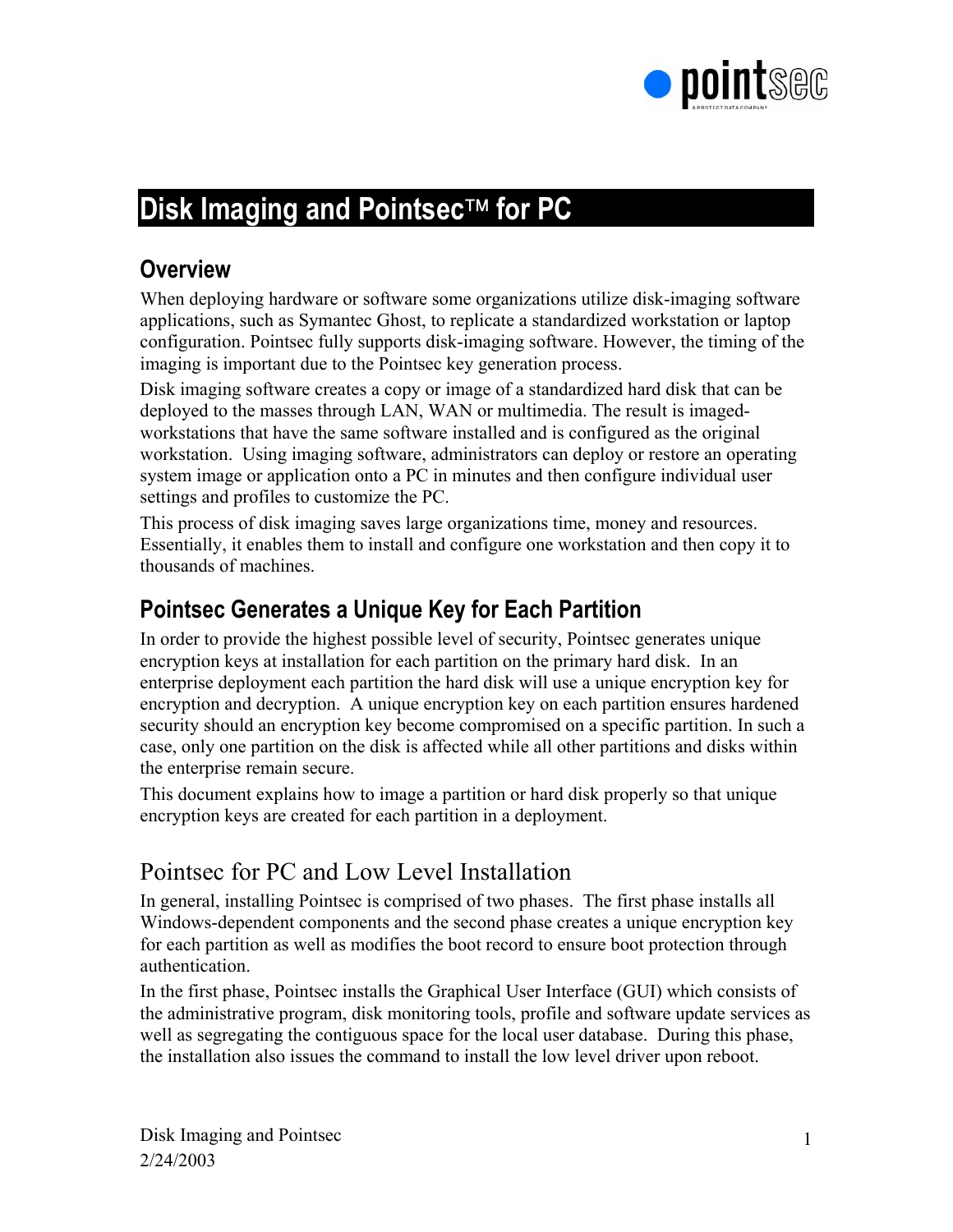

In phase two, the PC is automatically or manually shutdown and rebooted, Pointsec marks the partitions and starts the generation of the unique encryption keys necessary to access the partitions. To ensure the generation of unique keys for every partition on every disk, the procedures described in the next section must be used when involving Pointsec in the imaging process.

### **Disk Imaging Procedure with Pointsec for PC**

In order to achieve maximum security every partition in the organization must have a unique encryption key. Therefore, we must image the master workstation at the correct point in time. That point in time occurs before phase two of the installation.

- 1. Install Pointsec as the last application on the machine that is to be imaged as your "gold or standard" image.
	- a. To reduce the number of images you maintain use Sysprep to create one master image to install Windows 2000 on destination computers with different mass storage controllers. If you are using sysprep with the automatic computer name generation switch, install Pointsec as the last application before booting through a network bootable diskette to create the image.
- 2. When phase one of the installation is complete, Pointsec may prompt for a reboot – Answer NO

#### **NOTE: If you are installing Pointsec with a silent profile, the Pointsec installation does not prompt for reboot.**

3. Reboot the machine from a DOS bootable floppy so that the imaging software can be run.

#### **NOTE: If you are using 32 bit imaging software you are not required to reboot before starting imaging.**

When a freshly imaged workstation is started, the second phase of the Pointsec installation will be initiated and unique encryption key will be generated for each partition.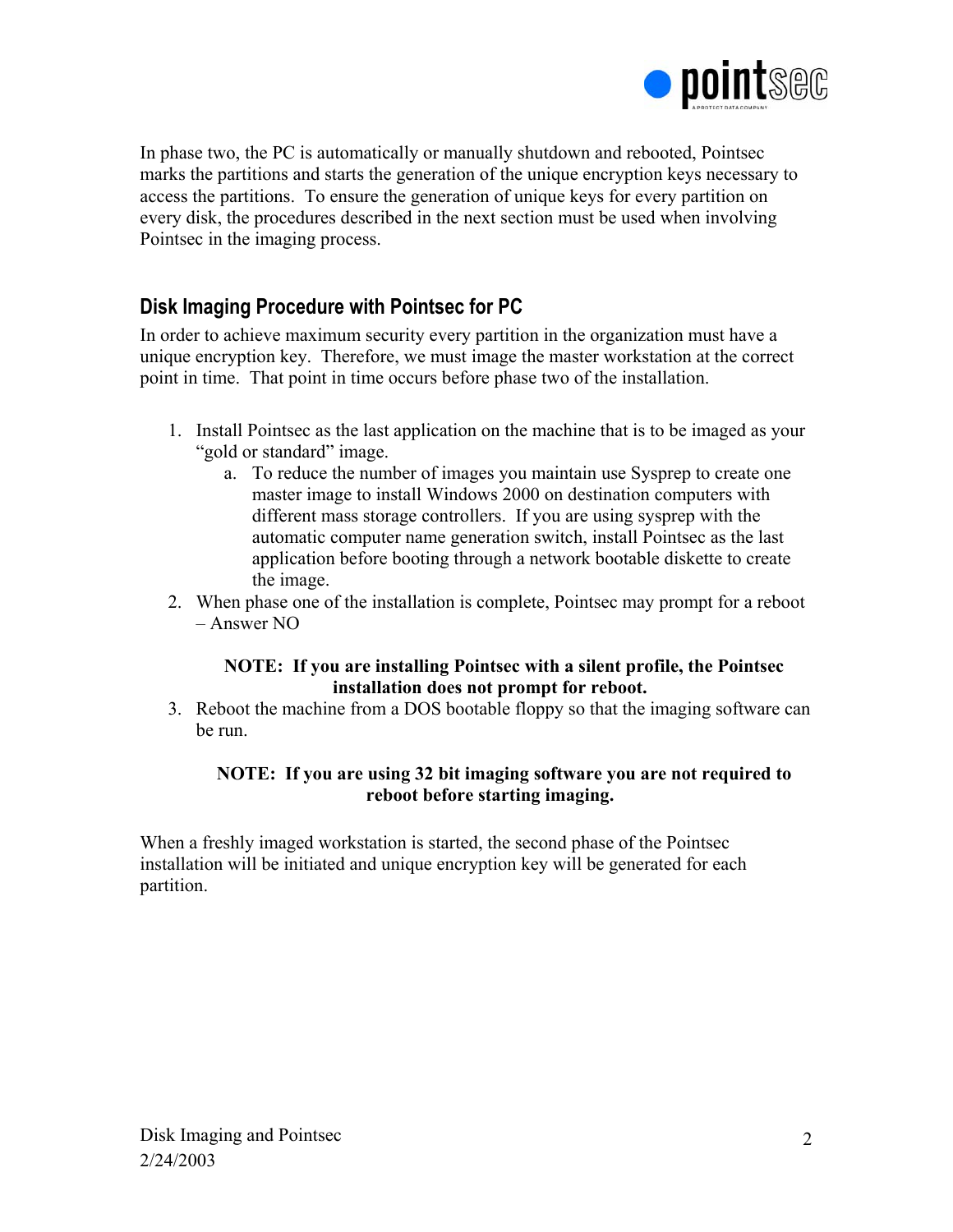

## **Points to Consider When Using Disk Imaging and Pointsec**

### Taking the Disk Image at the Correct Stage

The image of the 'original' workstation must be taken at the correct stage in the installation process. If this is not done correctly, Pointsec will not function properly. Furthermore, the controls Pointsec uses for ensuring a secure system may also be violated during the imaging process.

### Imaging a NTFS Partition

If Pointsec is installed on a partition that is using the NFTS file system, the image needs to be taken from the 'original' disk, and loaded on the 'clone' disk using a sector-by sector image copy. Be aware that with sector by sector encryption, the image will match the size of the hard drive being imaged.

### Difficult to Associate Recovery Files to Imaged Machines

When Pointsec creates the recovery file, it uses the computer name as the first part of the name for the recovery file (e.g.  $\leq$ computer name $\geq R$ .pvr). When installing Pointsec on several workstations using disk imaging, all of the workstations will have the same computer name and the same recovery search path for the recovery file.

Pointsec handles duplicate recovery files by appending unique identifiers to the end of the recovery file name, changing the (underscore) at the end of the filename to first 0-9, and then A-Z. The problem occurs when there is a need to identify which recovery file belongs to which machine.

The most common resolution to this issue may be to utilize software such a Sysprep.

### Risk that Pointsec Will Have No Way of Naming the Recovery (.pvr) File

When Pointsec creates recovery files for workstations with identical computer names, a variable character at the end of the recovery file is used to differentiate them. The following characters are used, 0-9 and A-Z. In total, Pointsec has 35 different ways of naming a recovery file for a specific computer name on the network. Sysprep can be used with the automatic computer name generation switch to resolve this issue. If the computer name is renamed after the Pointsec Volume Recovery File (pvr) file is created, a new pvr file with the new computer name is created at the recovery file location after sysprep is run. The old computer name R.pvr files can and should be deleted.

### Recovery Search Path Is Set to the Network in the Image

When setting up the Pointsec profile, the search path could be set to the network to enable backup and safe storage of these files for recovery purposes. If the image is restored to the workstation while the workstation is not connected to the network, the recovery file will not be created and encryption will not start. The best resolution to this issue may be to use a temporary search path or writing the recovery files to a local drive and manually transporting file to a secure data repository.